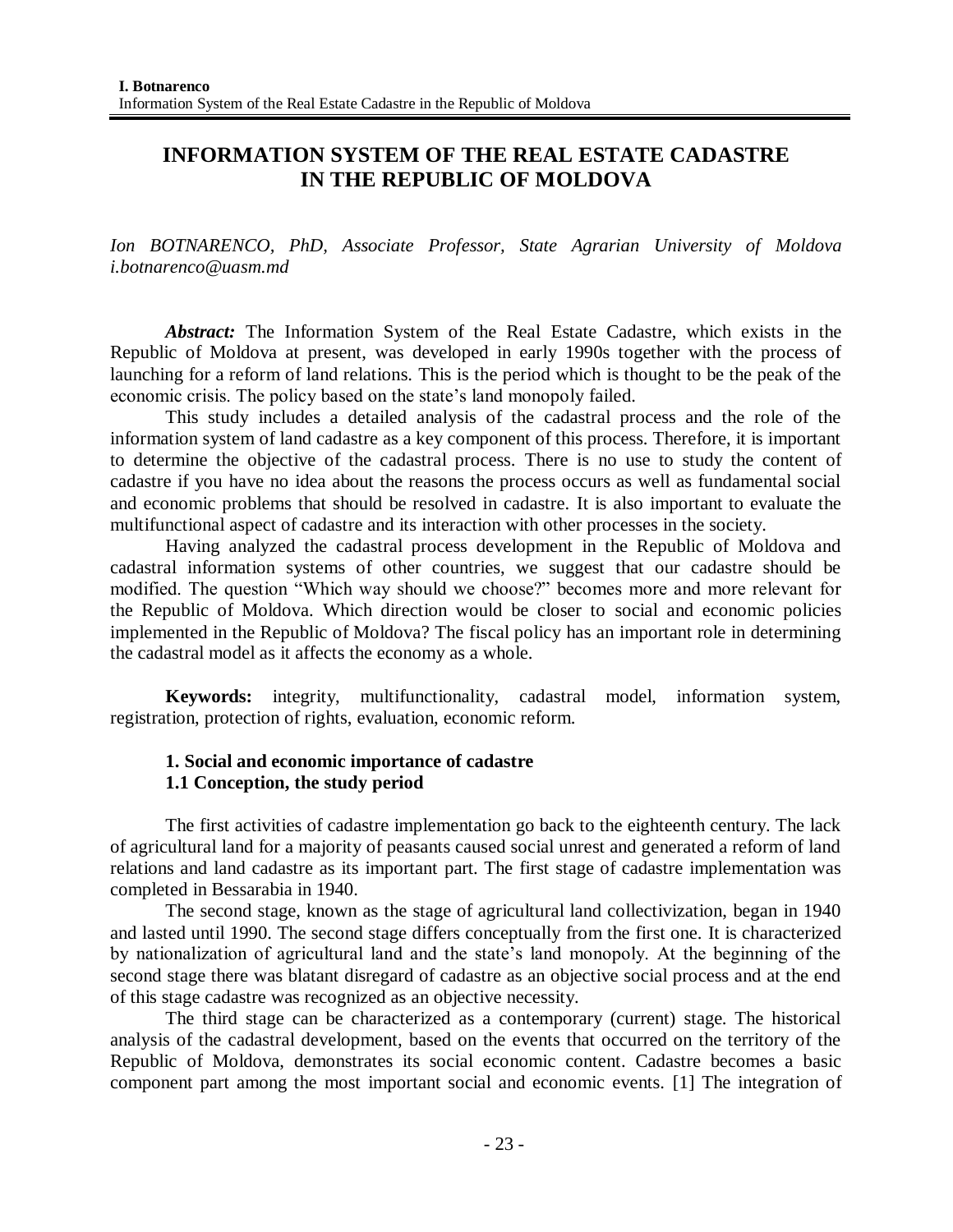cadastre in the process of solving social and economic problems creates pre-conditions for success.

#### **1.2 Topic and subject of our study**

This study is dedicated to the peculiarities of the relevant cadastre implementation in the Republic of Moldova, the content, essence and consecutiveness of the actions that are taken, object diversity, etc.

Both the topic and the subject of our study at the initial stage of cadastre implementation are neither more or less than a derivative of the land relations reform carried out in the Republic of Moldova. The essence of land relations reform results from the right to posses land. There was no private ownership of land before the land relations reform, which was initiated in the Republic of Moldova in 1992. Since 1992 the Land Code (Law No. 828 of December 25, 1991) declared the right of private ownership of land.

The topic of our study will answer the question: "What is the role of land property right in the development of the cadastral process?" Therefore, we consider it is necessary to protect property rights as an objective necessity and a mechanism to protect rights.We can obviously protect rights if we know the subject-matter of rights in detail, in our case it is the subject-matter of our study - the land fund along with structures, installations and facilities situated on the land.

The Republic of Moldova is an agricultural country and the implemented cadastre will be focused on agricultural land. The analysis of cadastre implementation in the period described in the study proves that cadastre cannot be implemented without a strong link with the concept of the country's economic development or, to be more precise, with the fiscal policy applied along with other policies. The interaction of cadastre and economy as a whole seem to be successful for the country's social and economic development. [2]

#### **1.3 The purpose of the study, materials and methods applied**

We studied the period from 1992 until present (25 years). During this time period the development of cadastre was constantly motivated by the need for fundamental changes in social and economic objectives. Cadastre used to immediately react to social and economic changes.

The aim of this study is to analyze in detail the development of cadastre in the Republic of Moldova since 1992 until present. The period of cadastral development in the Republic of Moldova is relatively short, but at the same time it is long enough to determine and argue different steps and sub-steps of the society development, as well as the sub-steps of cadastral development in order to be aware of their impact on the society, to argue the direction of development and cadastre models that are applied.

Therefore, it is necessary to argue the objectivity (need) of cadastral models and their peculiarities.One of the most important challenges the cadastre of the Republic of Moldova faces today is the development of a model that is to be applied. It is obvious that the model selection cannot be subjective; it is the continuation of the country's economic vector.

The implementation of cadastre in the Republic of Moldova cannot be done in isolation from the world practice. Therefore, the aim of this study is to contrast the cadastral process that takes place in the Republic of Moldova with practices of more experienced EU countries, which have different cadastral vectors. [1] So, the following information materials were used:

scientific studies on the cadastral process in the Republic of Moldova;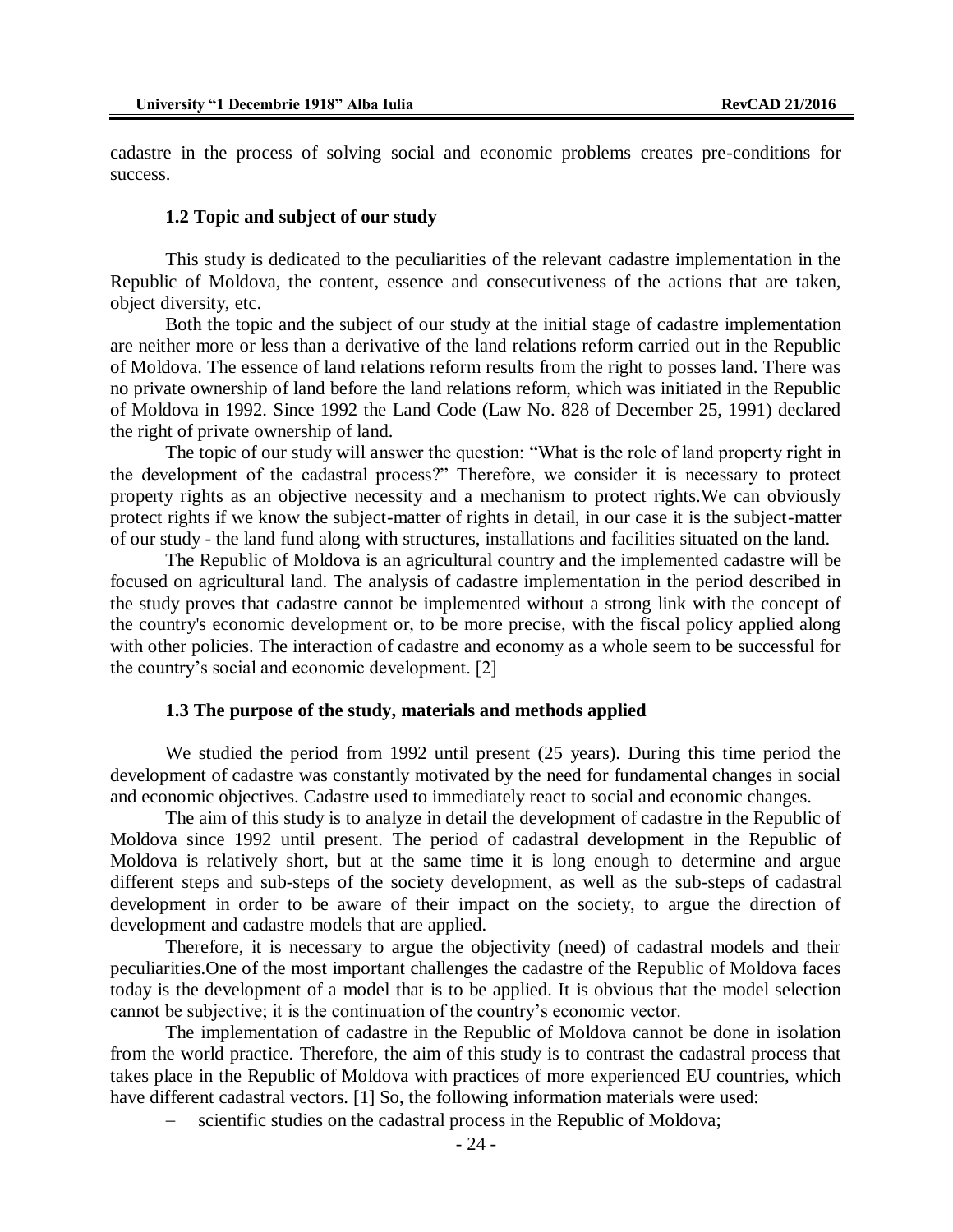- annual and regular information about cadastre in EU countries;
- yearbooks of the Agency for Land Relations and Cadastre, as well as the Registry of Real Property of the State Enterprise "Cadastru";
- annual and regular information of the National Bureau of Statistics of the Republic of Moldova and other EU countries;
- other information and scientific studies on the implementation of the real estate cadastre in the Republic of Moldova and other countries.

The author applied many scientific methods in his study. The most important are the following: the analysis of statistics; the graphical analysis of trends; the systemic analysis of processes (phenomena) in progress; the method of analysis and synthesis; the analysis of the historical development of processes and phenomena, etc.

# **2. Cadastral process in the Republic of Moldova**

The need to initiate cadastre on the territory of the Republic of Moldova has been demonstrated several times. Cadastral activities were motivated by the land relations reform in all these cases. The main purpose of cadastral activities was land property relations and rights of ownership.

The current stage of the cadastral process, which began in 1990-1992 was motivated by the state's monopoly of land ownership. This period as compared to the current period is an opposite extreme. Interest as an economic category reappeared in this period; there were established new forms of work organization, based on the personal interest and final results (the yield that was received) in the production process.

There appeared a conviction that the social and economic crisis which had covered the whole socialist system could be overcome only by means of an economic relations reform. In the agriculture sector it is the land relations reform and implementation of private ownership of land.

# **2.1 Privatization of agricultural lands. Land relations reform**

The privatization of agricultural lands was a further development of other important forms at the corresponding stage of land activities in the Republic of Moldova. The first stage - internal economic management - was based on the workers' full responsibility to care for their field crops. It could be either a family, or a team, or a brigade. Salary payments depended entirely on the final result and harvested crop.

This form of work organization revealed interest and positive results. In a short period of time it was transferred into lease relations. The lessee was fully responsible for land acctivities, plant care, harvesting crops, etc. Any agricultural enterprise fulfilled the role of an owner.

Lease payments were made in nature. Previous stages increasingly showed that in the nearest future there will be taken the next step in the development of land relations - allotment of land.

The Land Code, adopted in December 1991, declared private ownership of land. Since then a new stage of land relations began in the Republic of Moldova. It is obvious that land privatization was just an element of the economic (land) reform as a whole. However, regarding cadastre, land privatization, including privatization of agricultural lands, can be viewed as the first stage of cadastre implementation in the country.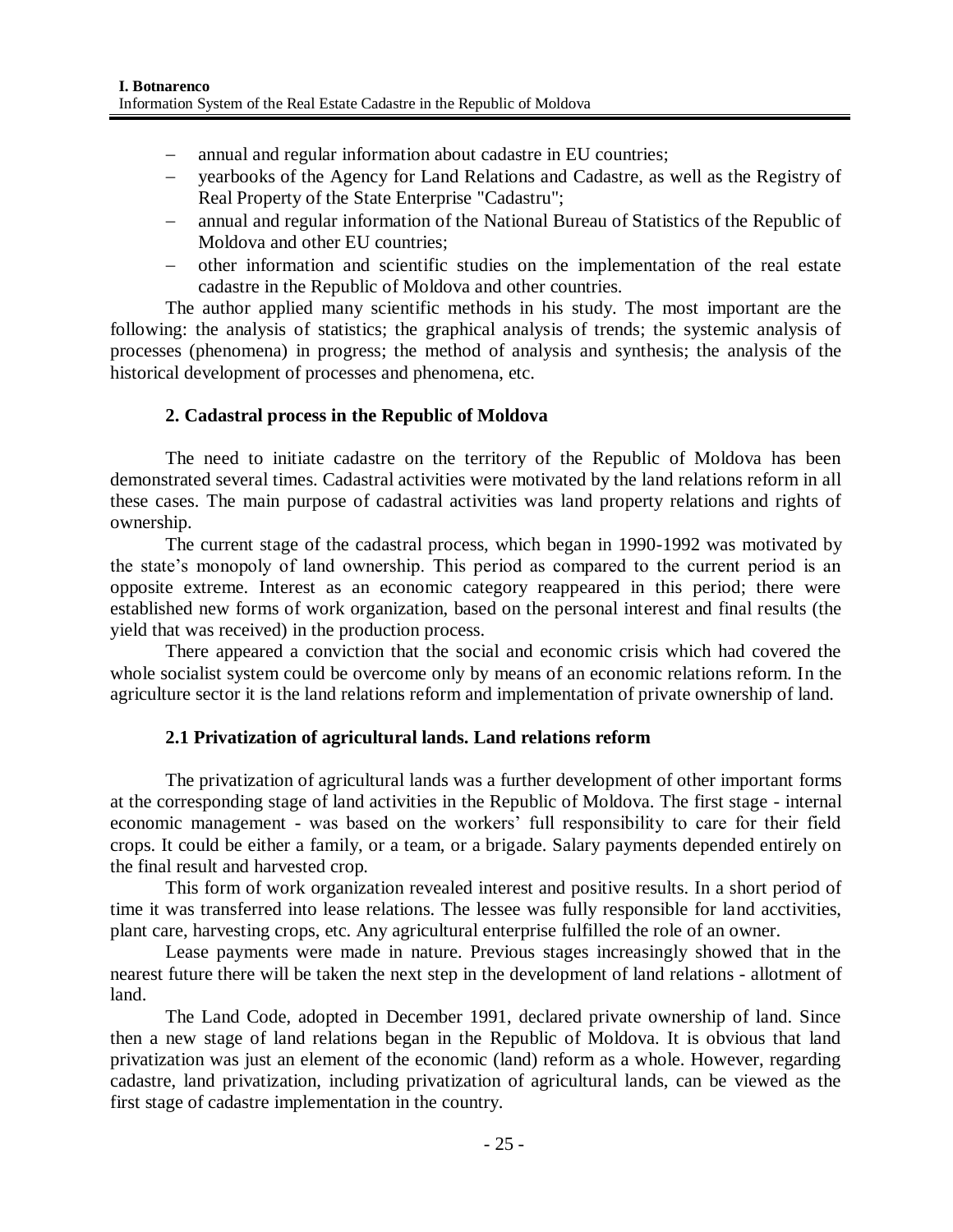**Acquisition of rights.** Land privatization was carried out, applying *the share of equivalent land.* Rights were acquired "according to the law by means of an administrative act". The Law (the Land Code) described in detail the categories of citizens who had a right to share land plots. The administrative act (the decision of the local council) included lists of people and the size of land share which they were entitled to.

Two important things were implemented in the process of acquiring the right:

- there were established land privatization funds for each community in the country;

- each community developed lists of people, who, according to the Land Code, had the right for an equivalent land share.

Each community calculated the size of land plots in accordance with the following:

$$
k = F: N
$$

#### **Where:**

 $k - an$  equivalent land share

 $F - a$  land fund subject to privatization in each community

N – the number of local citizens who have the right to share land plots.

The equivalent aspect of the land share depends on the average fertility of agricultural land in the community as a whole. The right to land was considered to be acquired based on the provisional certificate awarded by the Land Committee established within the community.

**Measurement of land ownership. Protection of the right size and location.** The process of land measurement is mandatory within land cadastre and our life proved this fact. The stage of acquisition of rights finished with a provisional certificate on a share of equivalent land. The certificate holder will not be able to realize any right to land if there are no land measurements.

The identification of the right to land as well as the establishment of property boundaries may guarantee the rights concerning the size of the plot. In other words, measurements guarantee the size. Therefore, rights require protection by means of both size and content. The protection of the size and its position in nature are achieved by measurements.

The sequence of measuring activities and the location of the right were the following:

- determining the real extent of the right of ownership, depending on the fertility degree of a land plot;
- developing a project of plot location (land organisation) in nature;
- approving the project of land organisation by a local authority;
- determining the location of each land sector in nature (a plan, a project, nature);
- establishing land boundaries outdoors.

The identification of a land plot is done depending on the degree of actual fertility. The equivalence principle implies that if the fertility of a land plot is less than the average fertility in the community, the total area should be larger. The balance between the surface and fertility should equal the average value in the community. [4]

The size of most shares of equivalent land was and it still remains to be small. The shares range from 0.8 ha up to 5-6 hectares (depending on the community) for an owner in the Republic of Moldova. Therefore, the project of land organization played an important role in the process of plot location. Erosion control, as well as many other things was observed within the project.

Each owner has chosen a land site by drawing lots. It should be noted that there were made significant errors in the process of developing and implementing projects of land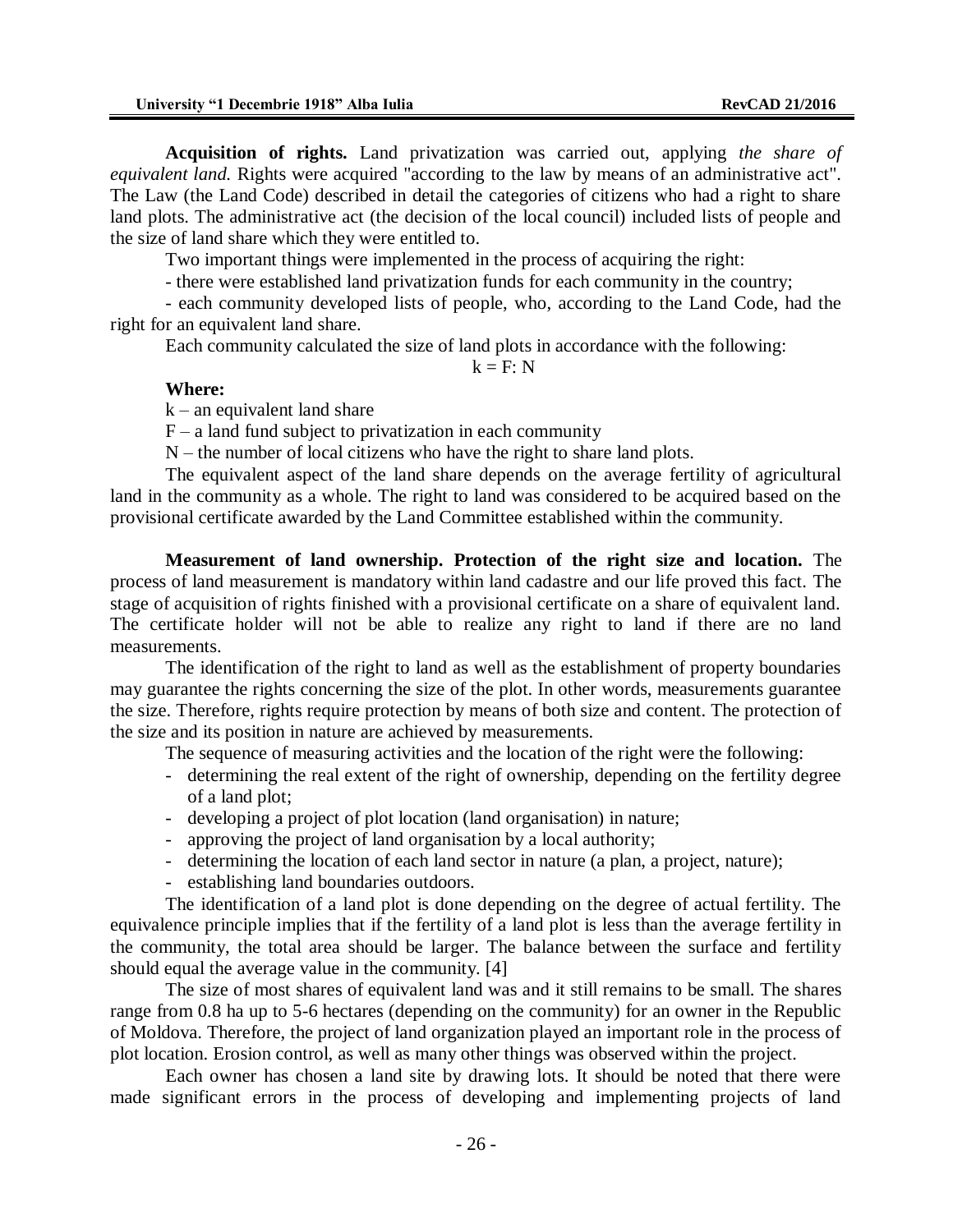organization, which have not been rectified yet. The committed errors are of different content. This fact decreases the credibility of protective measures based on land measurements.

**Protection.** We found out that the main protection of the site and the right size are based on measurements. The content of the right (private, public, possession, usefulness, servitude, lease, etc.) can be protected only through the process of land registration. Land registration as a mechanism of rights protection is applied since the most ancient times, since the appearance of law as a social category.

Land registration. It is obvious that the registration process was not applied at initial stages of civilization development only because of the intention to protect the right of ownership. Two social interests are included in the content of the registration process:

- protection of property rights;

- birth of the fiscal policy.

There appeared two types of boundaries, as soon as the property borders were established:

- established by means of fixed borders in nature;

- legalized on the basis of the land organisation plan without establishing borders in nature.

Land registration is a complicated process that mandatory includes the following:

- Land Registry;

- Cadastral plan of land.

The Information System of real estate cadastre is established along with the registration of land and it includes:

- acquiring the right to land;
- measuring the limits (borders) of the spatial arrangement of the right to land;

- registering the right to the land with determined borders.

Once we reached the registration process and stated the implementation of cadastre through acquisition, measurement and registration of rights, we state the emergence of other important elements - components of cadastre: primary and current registration; mandatory and voluntary registration; massive and selective registration, evaluation and fiscal, investment and subsidized policies, crediting, etc.

All these will establish peculiarities of cadastre, specific models, which determine the economic development of the country in the future. Registration, fiscal policy and land evaluation have a common beginning. The fiscal policy in most cases is based on the value of real estate or the property's capacity to generate income. Whatever fiscal policy is chosen, there is a mandatory condition for both directions - massive land registration which is then accompanied by massive assessment. [3]

**Fiscal policy and real estate valuation.** Currently the Government of the Republic of Moldova establishes its fiscal policy so that real property is taxed according to its market value. It should be noted that until now there have been carried out important activities required to implement such a fiscal policy. Every immovable property must be registered in the Republic of Moldova. Except agricultural land, all real estate properties have been evaluated on a large scale for tax purposes. The fiscal policy based on the market value of immovable property has been approved for different categories of goods for many years. They have developed some methodological and practical activities, oriented to the massive evaluation of agricultural lands.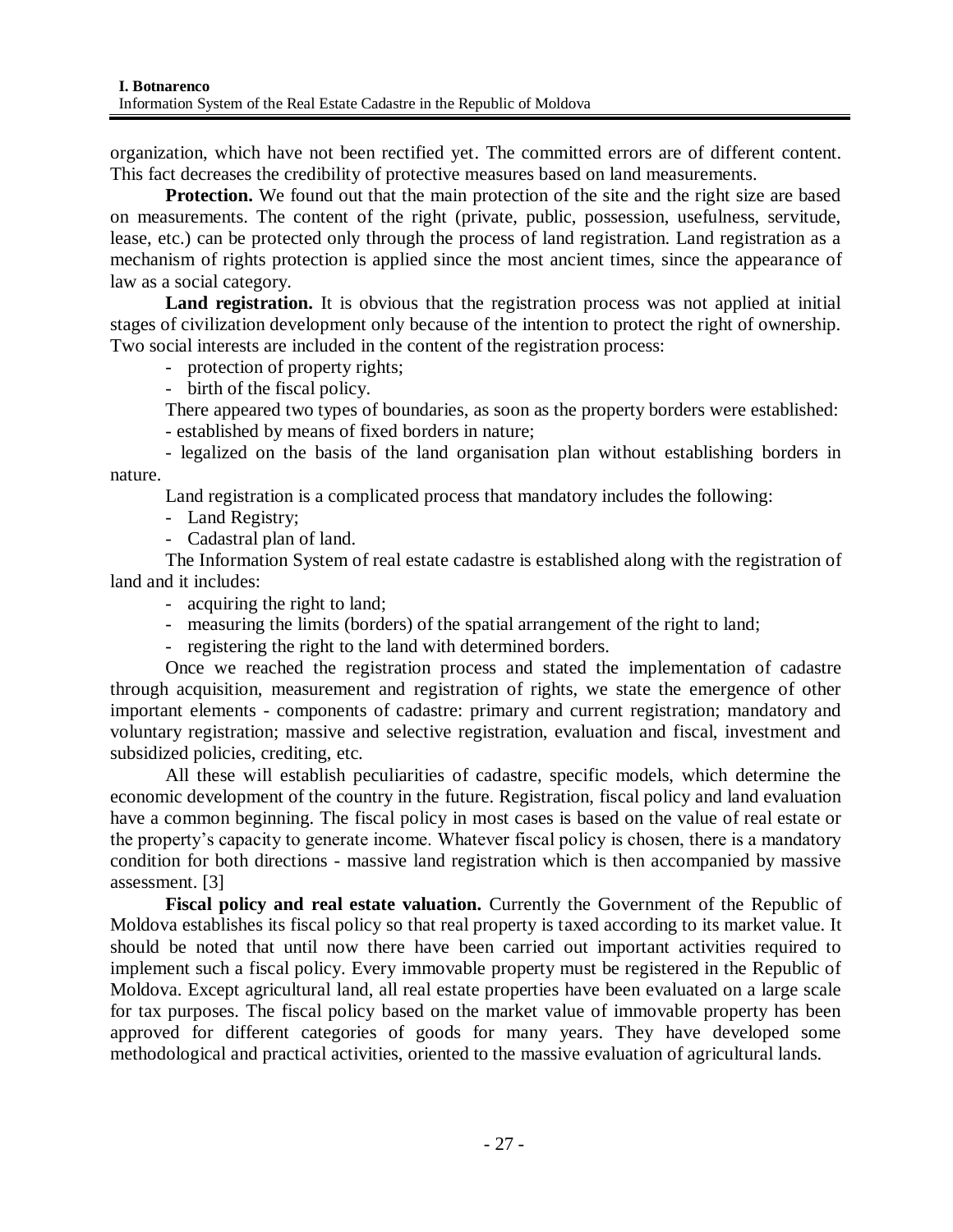### **3. The information system of cadastre in the Republic of Moldova**

**The purpose.** Based on a relatively short period of time, we realized that the purpose of cadastre depends on the stage. The initial stage is dedicated to the right, the next one – to some measurements, and then it is important to register the rights identified in nature. The main purpose remains the same - to protect rights and computerization of the society. This link – acquisition of rights, determination of the limits of the right in nature, textual and spatial registration of the title - demonstrates the limits of the first stage of cadastre.

Currently the Ministry of Finance of the Republic of Moldova moves to the fiscal policy, based on the market value of real property. It is obvious that this fiscal policy implies special requirements to two important aspects of cadastre: compulsory registration of real estate and massive evaluation of real estate for tax purposes.



The source: developed by the author

These two pre-conditions demonstrate that there is a strong link between the first and the second stages of cadastre. In other words, at the initial (first) stage it is necessary to know the peculiarities of economic policies that will follow, especially the peculiarities of fiscal policies. It is impossible to implement the fiscal policy, based on the market value of real estate without mandatory registration of immovable property.

# **3.1 Structure of the Information System of cadastre in the Republic of Moldova**

**The institutional structure.** The state's role in the process of cadastre implementation is paramount. The state's interest is major. Therefore, successful implementation of cadastre in the country greatly depends on the policies developed and implemented by the central public authority in the field of cadastre – the Agency for Land Relations and Cadastre.



Figure 2. The institutional structure of the information system of cadastre in the Republic of Moldova, The source: developed by the author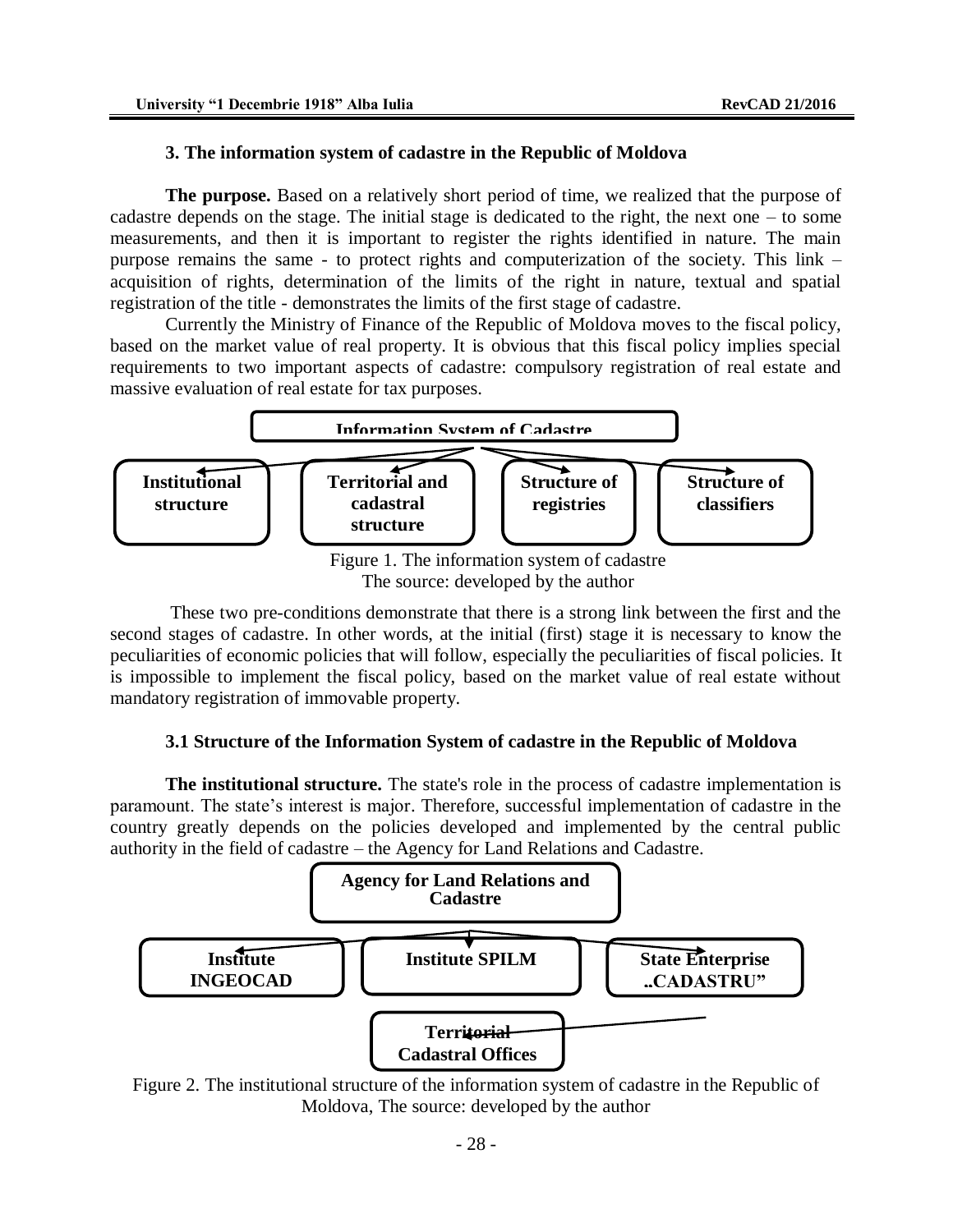The following institutions report to the Agency for Land Relations and Cadastre: Institute INGEOCAD in the field of geodesy, cartography, topography and photogrammetry; the State Planning Institute for Land Management (SPILM); the State Enterprise "Cadastru"; Territorial Cadastral Offices.

Territorial cadastral offices are subordinated to the State Enterprise "CADASTRU" from the methodological point of view. The Department that regulates land relations is under the double ferule of the Agency for Land Relations and Cadastre and district councils, which are responsible for the regulation of land relations.

Private companies licensed by the Agency for Land Relations and Cadastre play an important role in implementation of cadastral activities.

**The cadastral territorial structure.** The cadastral number (code) is the data carrier in the Information System of cadastre. This cadastral number assigns a unique address (cadastral code) to each land plot in the Republic of Moldova. Quantitative, qualitative, legal, economic, etc. diversity about each item is accumulated by means of this cadastral code. Therefore, the territory of the Republic of Moldova is divided into the following cadastral units: cadastral districts; cadastral zones; land masses; cadastral sectors; land plots.

The land plot is the smallest unit within the cadastral territorial structure. The land plot is the smallest unit in the cadastral registry of immovable property. Each land plot is assigned its unique number (code). [3]



Figure 3. The territorial cadastral structure The source: developed by the author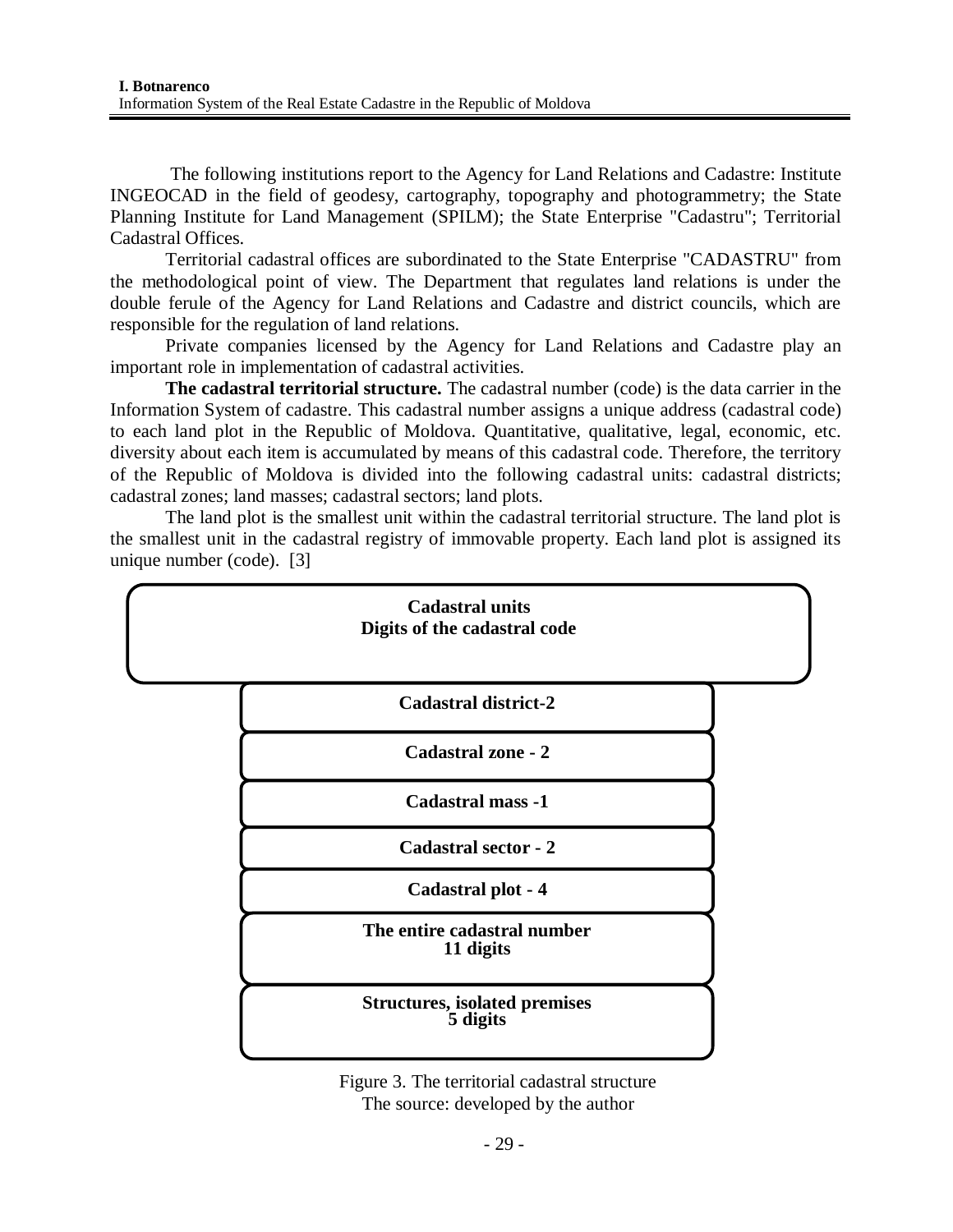The social necessity makes us to include other elements of real property within one registration number, one land plot, and namely: structures for various purposes, apartments and other isolated premises. Therefore, there are reserved some other cadastral numbers for structures, isolated premises, etc. within one land plot. The cadastral number is structured in accordance with Figure 2 in order to assign a unique content.

**The structure of registries.** The registry is the core element of any information system. The Information System of cadastre of the Republic of Moldova includes the following registries: the Registry of real estate and the Registry of administrative and territorial units – these are the registries of the streets from towns on the territory of the Republic of Moldova.

The Registry of real estate serves specialized cadastres, providing information for agricultural, water and forest cadastres. It should be noted that the agricultural registry is the most advanced among all these registries. The Registry of vineyards has been already established, being approved by Government Decision No. 282 of March 11, 2016. The Horticultural Registry is being developed at the moment. The Registry of field crops is being established now. The Agency for Payments and Interventions successfully uses the Registry of parcels and the Registry of farmers. This registry is called the Registry of holders in the Republic of Moldova.



**The structure of classifiers.** The structure of classifiers plays an important role in the Information System. Classifiers within the registry are the mechanism, which helps to analyze the information that is gathered. The registry and the Information System as a whole will not achieve their purpose unless they include a complex system of classifiers. This is proved by the existence of the Information System of the Republic of Moldova. We cannot even analyze the categories of land plots and real estate destinations without the corresponding system of classifiers.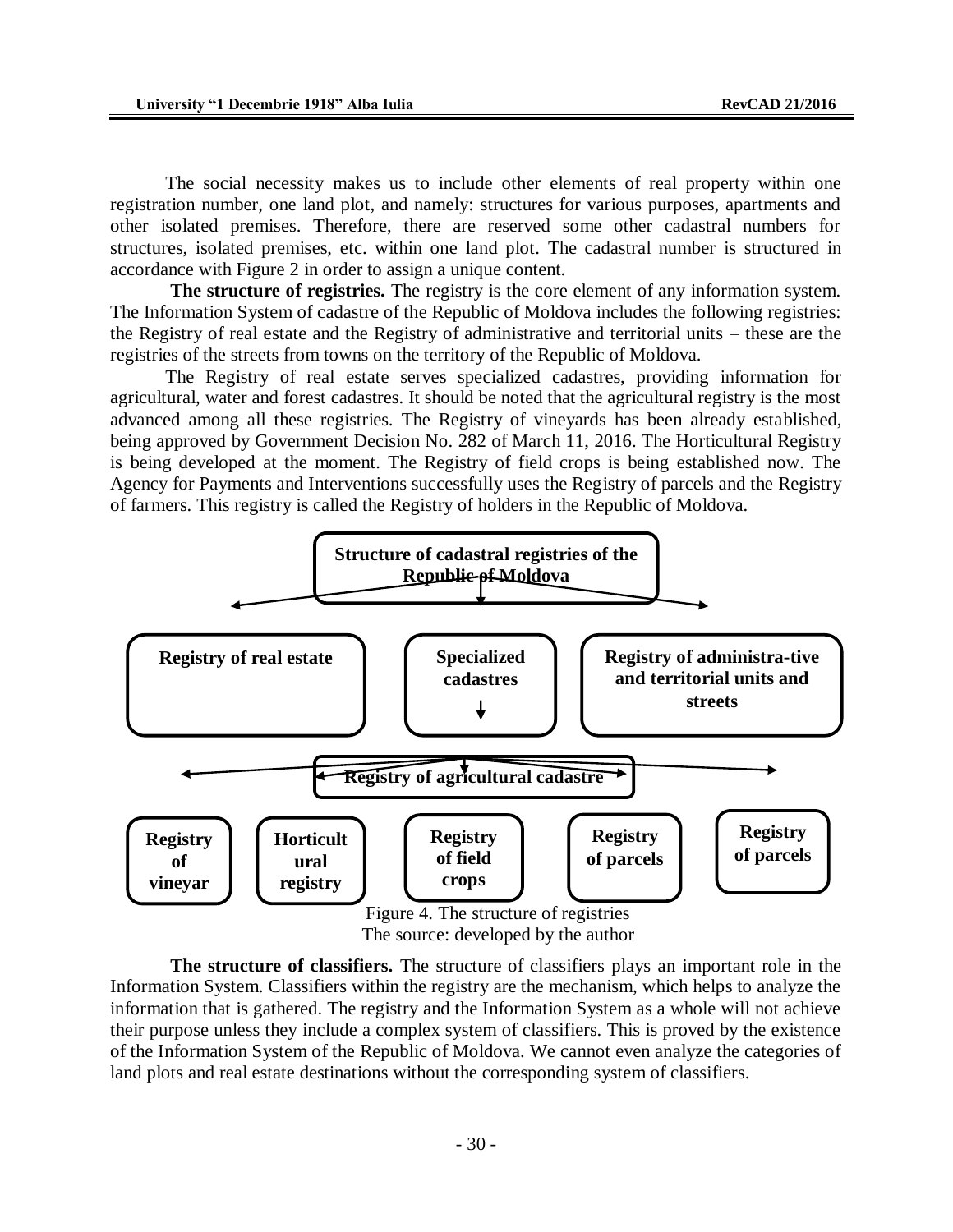# **4. Cadastre of the Republic of Moldova**

**Multifunctionality of cadastre.** At present cadastre is widely considered to be multifunctional. What does the multifunctionality of cadastre imply? What are the characteristics and the role of an information system in modern cadastre? Cadastre increasingly faces the question: "What is going to be the content of cadastre in the future?"

Therefore, some specific questions are addressed to the content of the Information System within a multifunctional cadastre. [6]

**The right.** The issue of acquiring rights to property becomes more and more pronounced. The title becomes a source of various interests: social, economic, environmental, etc. interests; they are limited in space. Protection of titles and interests of both individuals and legal entities becomes a relevant problem of the social character.

**Cadastral measurements.** This component part of cadastre starts with the protection of rights to land and registration of property, and then spreads among all its components: evaluation, administration, etc.

The right, as a social category, continues to develop, people's interest in the content of the right increases and there appear many questions regarding the measurement methodology. The 3D issue is an example that shows that in the nearest future we will have to reconsider the concept of ownership, in the light of measurements as well.

Land registration. Registration is the end of the first stage of cadastre. However, registration of land (real estate) increasingly turns into a process with its own content within the multifunctional integration of cadastre. Efficiency, quality of the land (real estate) registration process increasingly turns into the economic and social content. Successful registration process guarantees the protection of rights, implementation of economic policies, etc.

Land evaluation. Modern economy is multilateral, being based on the value of real property. The implementation of the fiscal policy based on the market value of real estate, mortgage, investment and subsidize policies – all these are based on land (real estate) valuation.

Evaluation of agricultural land is at its initial stage in the Republic of Moldova, regardless of the actions that have been taken. The process of massive evaluation of agricultural lands for tax purposes is quite complicated. Nevertheless, the fiscal policy promoted by the Ministry of Finance is aimed at overcoming all the obstacles. State Budget 2016 stipulates the use of the fiscal policy potential, based on the real estate value.

**Land (real estate) management.** The reforms promoted so far groundlessly ignored an important issue such as the development of the management process, based on the real estate cadastre. [5] Land management is of great significance, as responsibilities are divided between central and local authorities. Thus, there appears a pressing problem of our society - protection of limited natural resources in the sustainable development of our economy.

# **5. Conclusions**

1. The acquisition of the right of ownership to land was the first action within the cadastral process initiated in 1992 and an important component of the land reform in the Republic of Moldova. Agricultural lands were acquired under the law by means of an administrative act (the decision of local authorities). "Provisional certificate" was the first document, dedicated to the right to land.